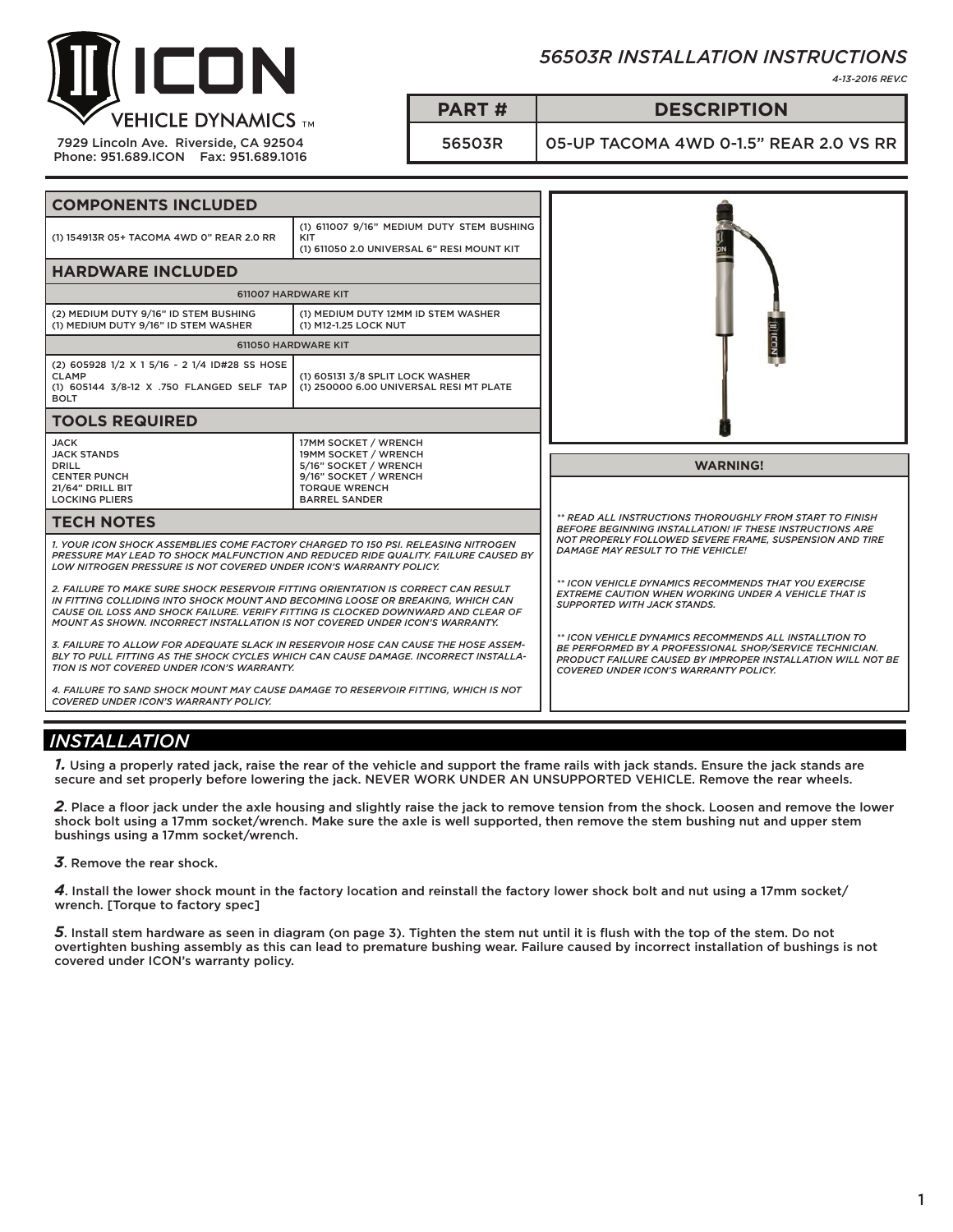*6.* Sand the upper shock mount as shown to provide extra clearance for the hose fitting. This must be done to keep the fitting from hitting the upper mount as the bushings move during normal use. **[FIGURE 1]**



*7.* The hose must exit as pictured. **[FIGURE 2]** Allowing the reservoir hose to exit differently OR over tightening of the stem bushing lock nut will cause the reservoir fitting to collide into the frame. **[FIGURE 3]** displays contact of the reservoir fitting and the frame when the shock is installed incorrectly.





*8*. Mount the remote reservoir to the reservoir mount plate (250000) using the provided (605928) hose clamps. Be sure to install the hose clamp to the recessed ends of the reservoir.

*9*. Orient the reservoir mounting bracket on frame rail, allow for enough hose slack for the shock to cycle. Mark the center of the hole. The remote reservoir and bracket should not come in contact with any part of the frame, frame brackets, or bed. The reservoir fitting should point slightly downward so that it does not contact the mount as the suspension cycles. Failure to provide adequate slack in the line can cause failure as the suspension cycles.

*10*. Center punch and drill to 21/64" **[FIGURE 4]**



*11*. Thread the supplied (3/8" x 3/4") self tap bolt into the frame rail using a 9/16" socket/wrench, minimum of 2 full rotations.

*12*. Remove the (3/8" x 3/4") self tap bolt and secure remote reservoir bracket using a 9/16" socket/wrench. [Torque to 30ft-lbs]

**FIG.4**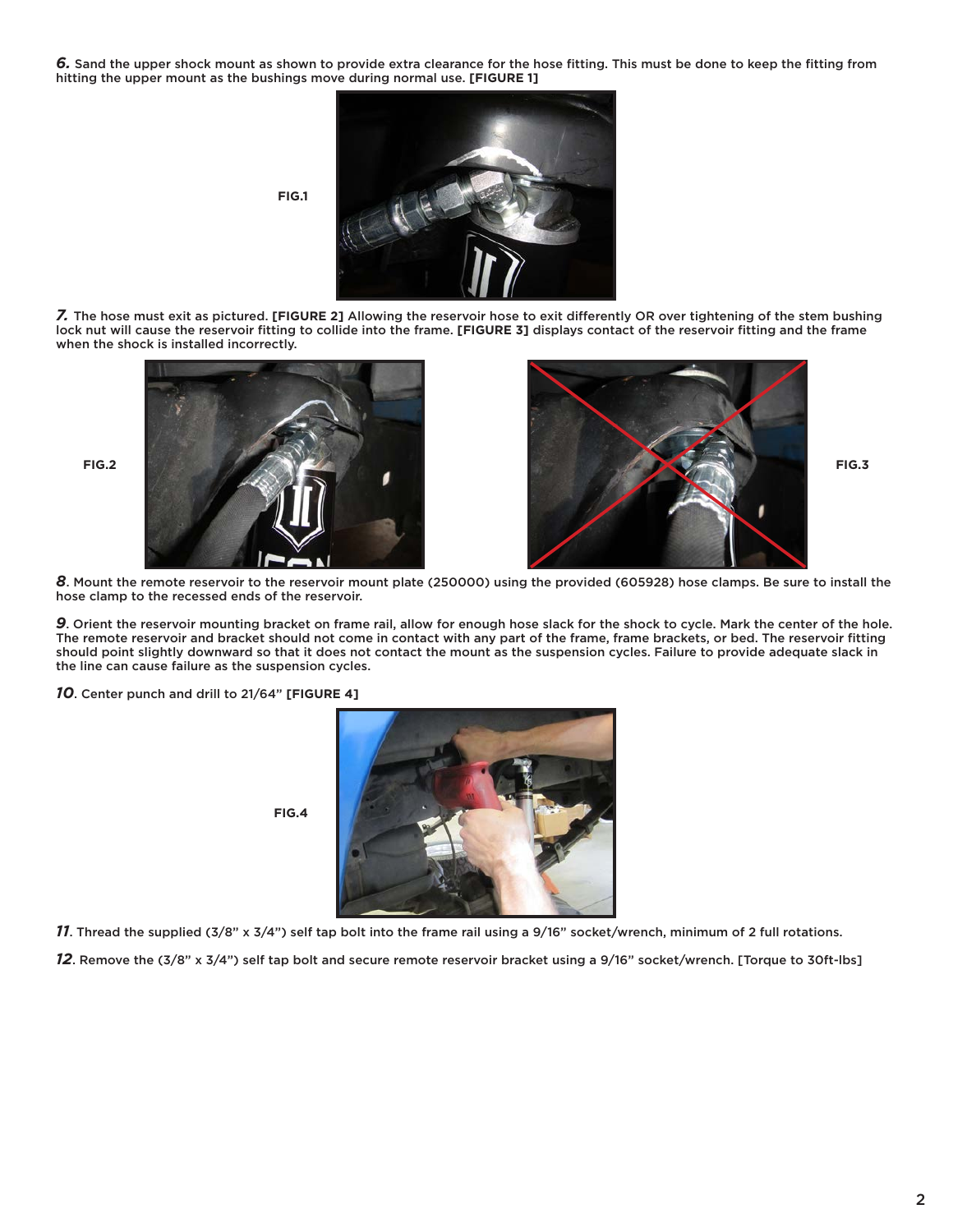*13*. Place reservoir in the reservoir mounting bracket with the ICON shield logo oriented up into the fender well. Secure reservoir with the supplied (605928) hose clamps using a 5/16" nut driver. **[FIGURE 5]**



**FIG.5**

*14*. Repeat step 2-13 on opposite side.

*15*. Install wheels and lower vehicle back to the ground. [Torque to factory spec]

### *VERIFY ALL FASTENERS ARE PROPERLY TORQUED BEFORE DRIVING VEHICLE.*

### *RETORQUE ALL NUTS, BOLTS AND LUGS AFTER 100 MILES AND PERIODICALLY THEREAFTER.*